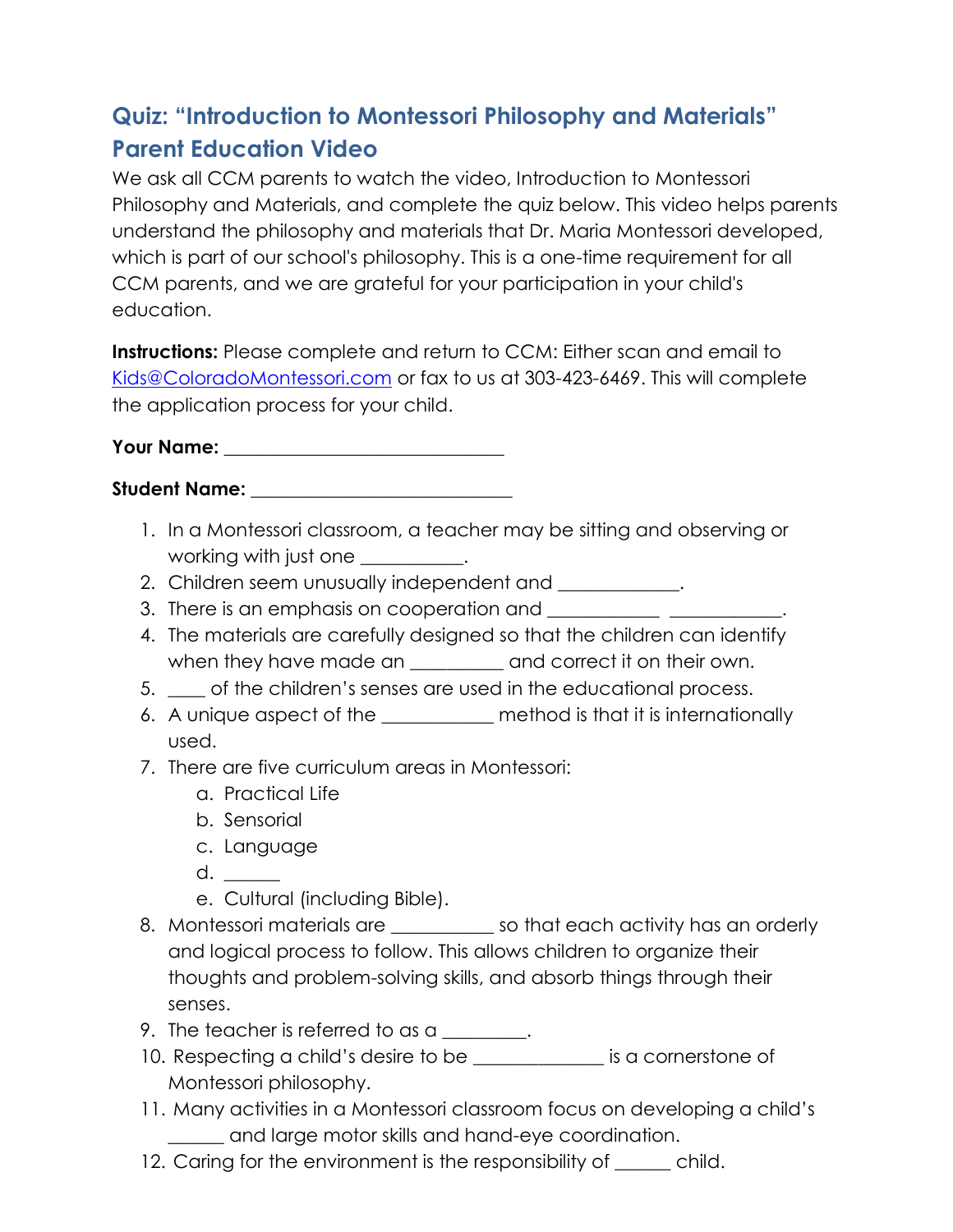- 13. Practical Life activities include:
	- a. Pouring
	- b. Polishing
	- c. Handwashing
	- d. Dressing frames
	- e. Spooning
	- f. Walking the \_\_\_\_\_.
- 14. Dr. Maria Montessori was one of the first early childhood educators who discovered that children learn best through \_\_\_\_ - \_\_ activities. She believed children need to move \_\_\_\_\_\_ throughout the environment and investigate whatever interests them. She insisted that the classroom be

\_\_\_\_\_\_ - \_\_\_\_\_ and beautiful.

- 15. Sensorial activities refine the senses and include
	- a. Knobbed cylinders
	- b. Pink \_\_\_\_\_\_
	- c. Red rods
	- d. Color boxes
	- e. Knobless cylinders
	- f. Constructive triangles
	- g. Binomial cubes
	- h. Sound cylinders
	- i. Bells
	- j. Touch boards
	- k. Tasting jars
	- l. Smelling bottles.
- 16. Building auditory skills is an integral part of the Montessori curriculum. Emphasis is on the \_\_\_\_\_\_ rather than the names of the letters. Language tools include:
	- a. Sound games
	- b. Sandpaper \_\_\_\_\_\_\_
	- c. Moveable alphabet
	- d. Metal insets
	- e. Handwriting practice
	- f. Phonograms
	- g. Reading.
- 17. Dr. Montessori referred to a magic moment where language skills come together in the child's mind and they can read. Montessori students often tell people that they taught the state of the to read.
- 18. As the child becomes more comfortable with each material, the concept of numbers becomes more abstract. Math activities give the child a rich math experience, and include:
	- a. Number